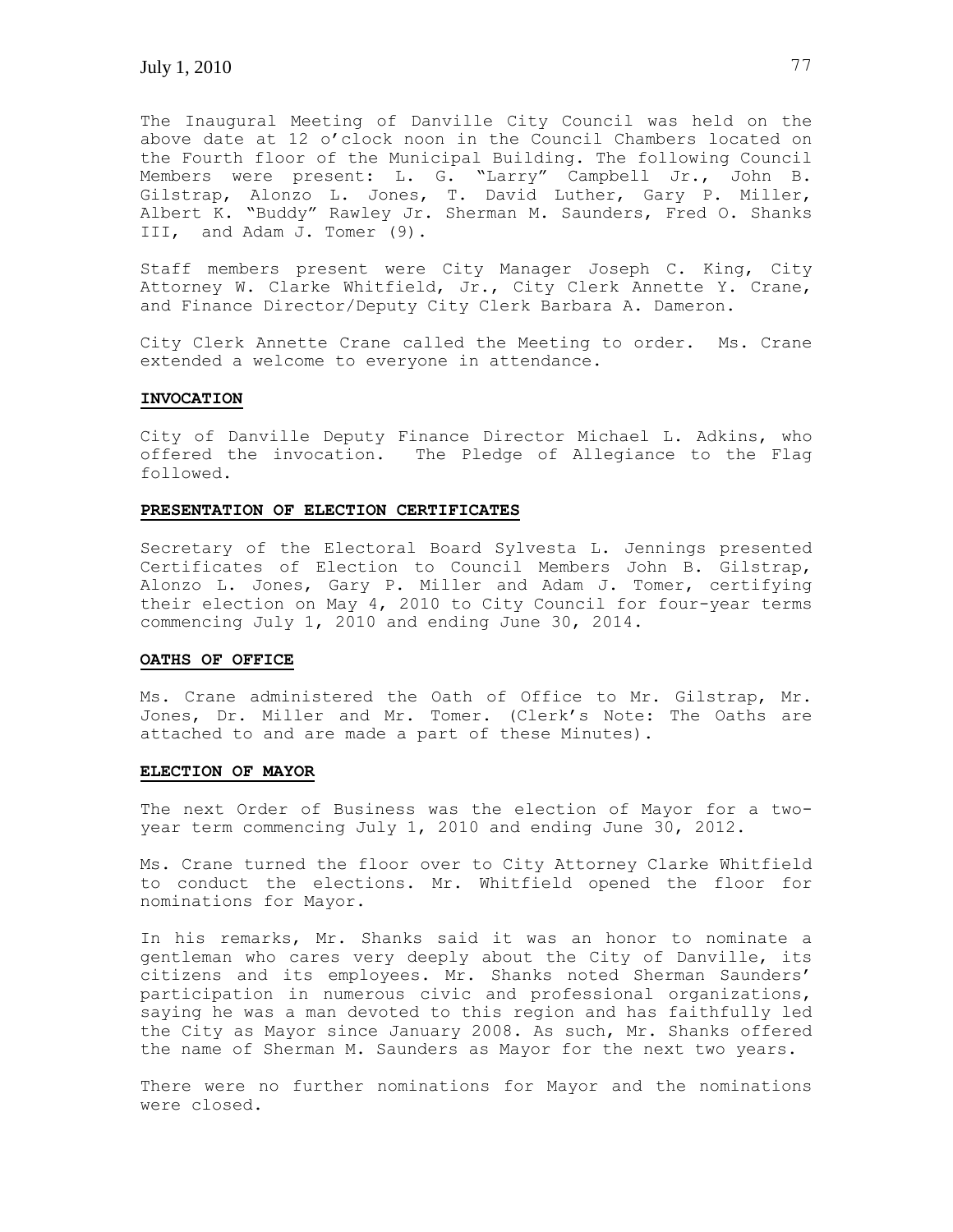Council Members voting for Mr. Saunders were Campbell, Gilstrap, Jones, Luther, Miller, Rawley, Saunders, Shanks, and Tomer (9).

Sherman M. Saunders was elected to serve as Mayor for a two-year term commencing July 1, 2010 and ending June 30, 2012.

### **ELECTION OF VICE-MAYOR**

Mr. Whitfield opened the floor for nominations for Vice-Mayor for a two-year term commencing July 1, 2008 and ending June 30, 2010.

Council Member Rawley nominated T. David Luther for Vice-Mayor. In his remarks, Mr. Rawley noted that Mr. Luther has served on City Council since 2000. Mr. Luther has been a successful businessman for the last 46 years. Mr. Rawley enumerated Mr. Luther's participation in many civic and professional organizations over the years. As such, Mr. Rawley nominated T. David Luther as Vice-Mayor for the next two years.

There were no further nominations for Vice-Mayor and the nominations were closed.

Council Members voting for Mr. Luther were Campbell, Gilstrap, Jones, Luther, Miller, Rawley, Saunders, Shanks, and Tomer (9).

T. David Luther was elected Vice-Mayor for a two-year term commencing July 1, 2010 and ending June 30, 2012.

### **DRAWING FOR COUNCIL SEATING**

The last item of business conducted by Ms. Crane was the drawing for Council Seating. Following the drawing, Mayor Saunders, Vice-Mayor Luther and Members of Council assumed their respective seats.

Mayor Saunders expressed appreciation to Council Members for their votes allowing him to remain as Mayor. He said he did not take the vote lightly. It is an honor to serve with you and an honor to serve the City. The unanimous vote today for Mayor and Vice-Mayor speaks volumes about this Council and this City. We are united and we will stay that way. Mayor Saunders stated he was humbled by this honor and acknowledged the presence of his wife, Sandy. He thanked her for her support over the years.

#### **COMMUNICATIONS**

City Manager Joe King congratulated Mayor Saunders and Vice-Mayor Luther along with the recently elected Council Members. Mr. King pledged that the City staff is part of the team and would continue to work in concert with the Council. He said the City has a tremendous team that would play its positions and play them well.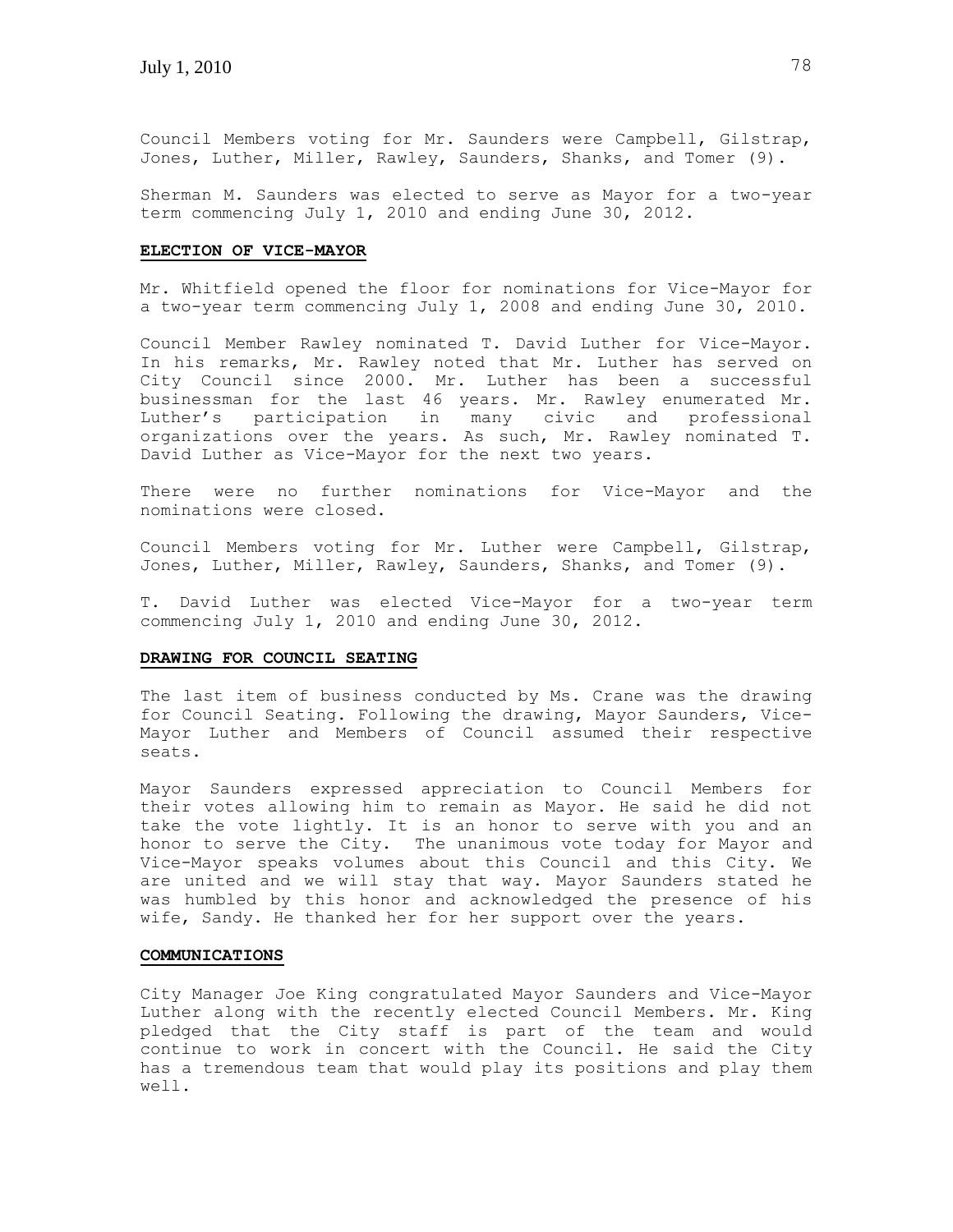City Attorney Clarke Whitfield offered congratulations to Mayor Saunders, Vice-Mayor Luther, and newly elected Council Members. Mr. Whitfield offered his assistance in any way necessary.

Finance Director Barbara Dameron congratulated everyone and stated it will be a pleasure working with everyone.

Mayor Saunders called attention to a portrait of former Mayor and Council Member Ruby Archie that was placed next to the Mayor's desk. He asked that everyone continue to remember the Archie family during this difficult time. Mrs. Archie passed away on June 26.

# **ROLL CALL**

Each Council Member offered condolences to the family of former Mayor and Council Member Ruby Batts Archie. They commented on the funeral services at Loyal Baptist Church that was held on Wednesday, June 30 and thanked the family for sharing Mrs. Archie with us.

Each Council Member was given the opportunity to offer congratulations to Mayor Saunders, Vice-Mayor Luther and new members of the team, John Gilstrap and Alonzo Jones and Adam Tomer and Dr. Miller on their re-election to Council.

Rev. Campbell said the City had a team with the heart to move Danville forward.

Mr. Gilstrap acknowledged the presence of his wife, Janice, and stated his appreciation to her for supporting him in this effort. He said he was excited and ready to go to work. He thanked the citizens of Danville for the opportunity to serve them in a different capacity.

Mr. Jones recalled that he received a phone call from Mrs. Archie when he had decided to offer for City Council. Her advice was to work cohesively with the City leadership team just as he had while serving as a school board member. Mr. Jones said he planned to do just that and thanked the citizens for giving him the opportunity to serve them.

Vice-Mayor Luther said that although the Council Members disagreed at times, they managed to stick together as a team. Mr. Luther said his new seat must be the magic one since former Vice-Mayor Wayne Oakes had sat there during his tenure. He said there were challenging times ahead, but the City is headed in the right direction.

Dr. Miller acknowledged the presence of his wife Karen and offered congratulations to Mayor Saunders and Vice-Mayor Luther and newly elected Council Members. Dr. Miller said he felt inferior sitting in Ruby Archie's seat and that it should have been retired, but he would do the best he could.